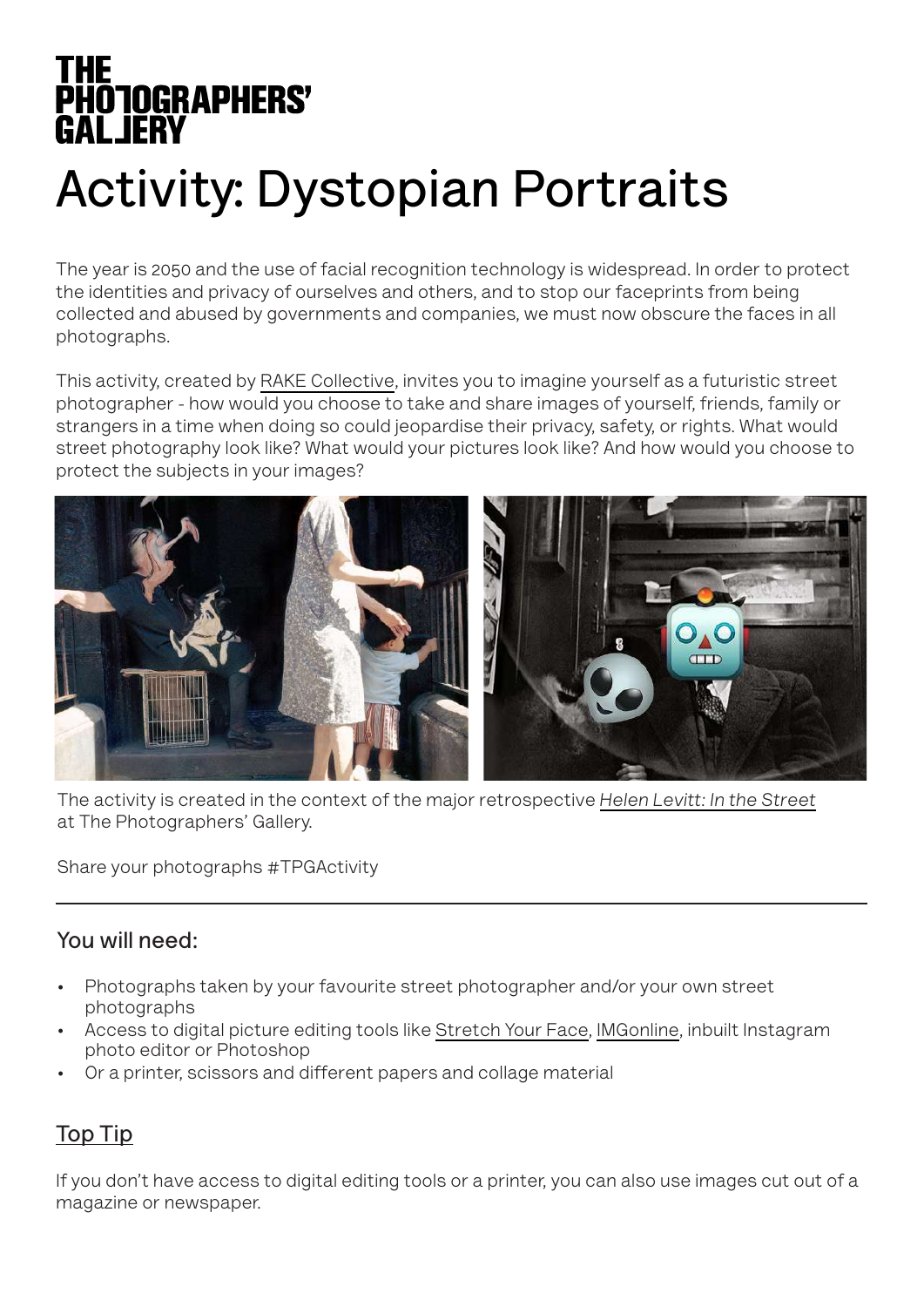# **Instructions**

# **1. Gather your street photography images**

These can be existing street photographs from your favourite photographer, your own original photos, or even pictures from a magazine - but they must show the subject's face(s). You can work on these digitally on a computer or phone, or you can print the images you wish to use.



**New York, circa 1972, © Helen Levitt. Courtesy Laurence Miller Gallery and/or powerHouse Books**



**Helen Levitt New York, 1938 © Film Documents LLC Courtesy Galerie Thomas Zander, Cologne**

## **2. Find and isolate the faces in your image**

If using digital tools, you can select the area containing faces (this does not need to be precise), or cut out the faces if you're working with physical pictures.

# **3. Think about the best way to protect the people in your images**

Example 1: Subtraction - You could remove the faces from the image, and replace them with something else, maybe a colour, pattern or another picture.